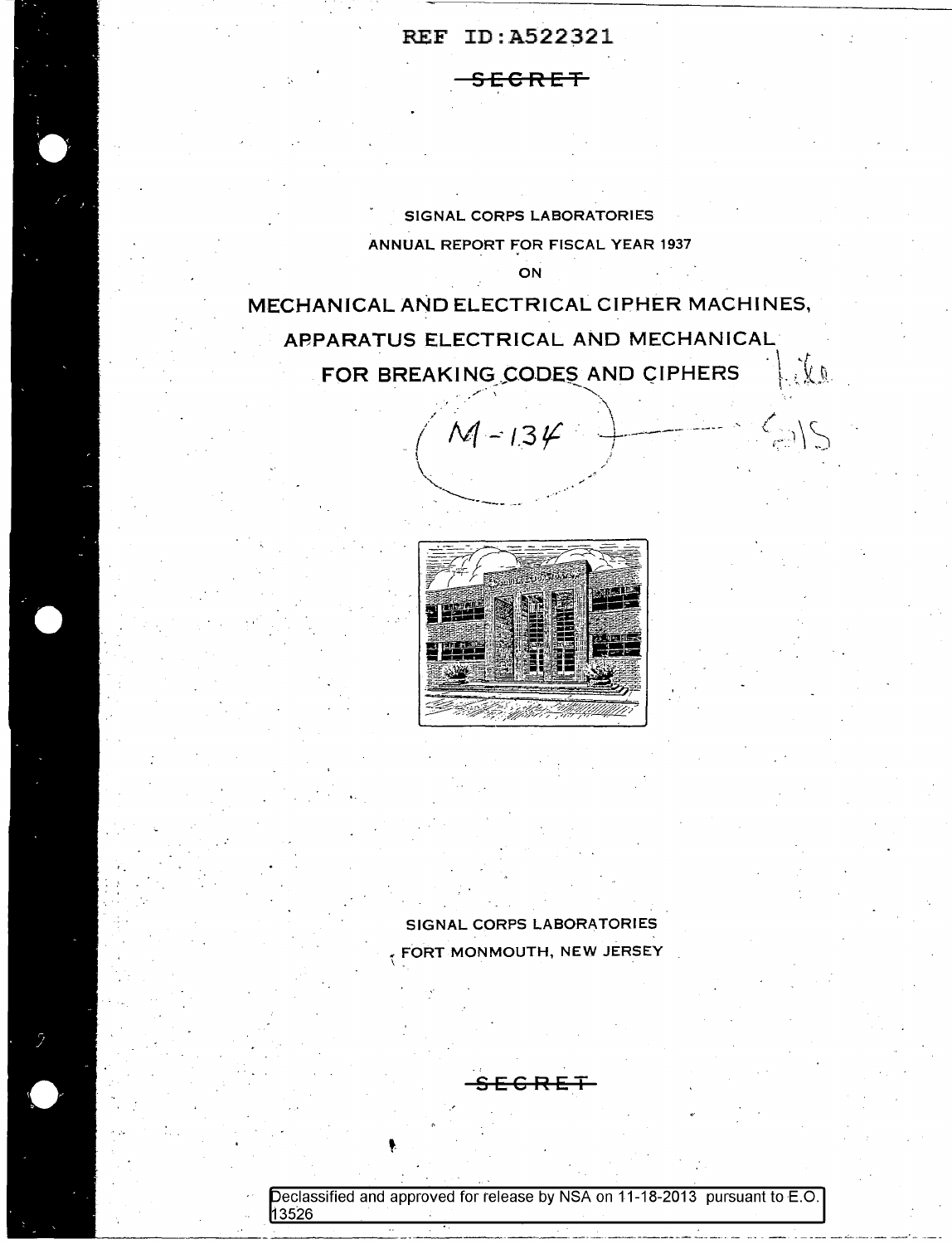₽ - Fr

SIGNAL CORPS LABORATORIES ANNUAL REPORT FOR FISCAL YEAR 1937

ON

MECHANICAL AND ELECTRICAL CIPHER MACHINES. APPARATUS ELECTRICAL AND MECHANICAL FOR BREAKING CODES AND CIPHERS

Notice:- This document contains information affecting the national defense of the United States within the meaning of the Espionage Act (U.S.C. 50:31,32). The transmission of this document or the revelation of its contents in any manner to any unauthorized person is prohibited.

Submitted by:

WM. R. BLAIR

Lt.Col., Signal Corps Director SIGNAL CORPS LABORATORIES FORT MONMOUTH, NEW JERSEY

July 10, 1937

<del>ር R E</del>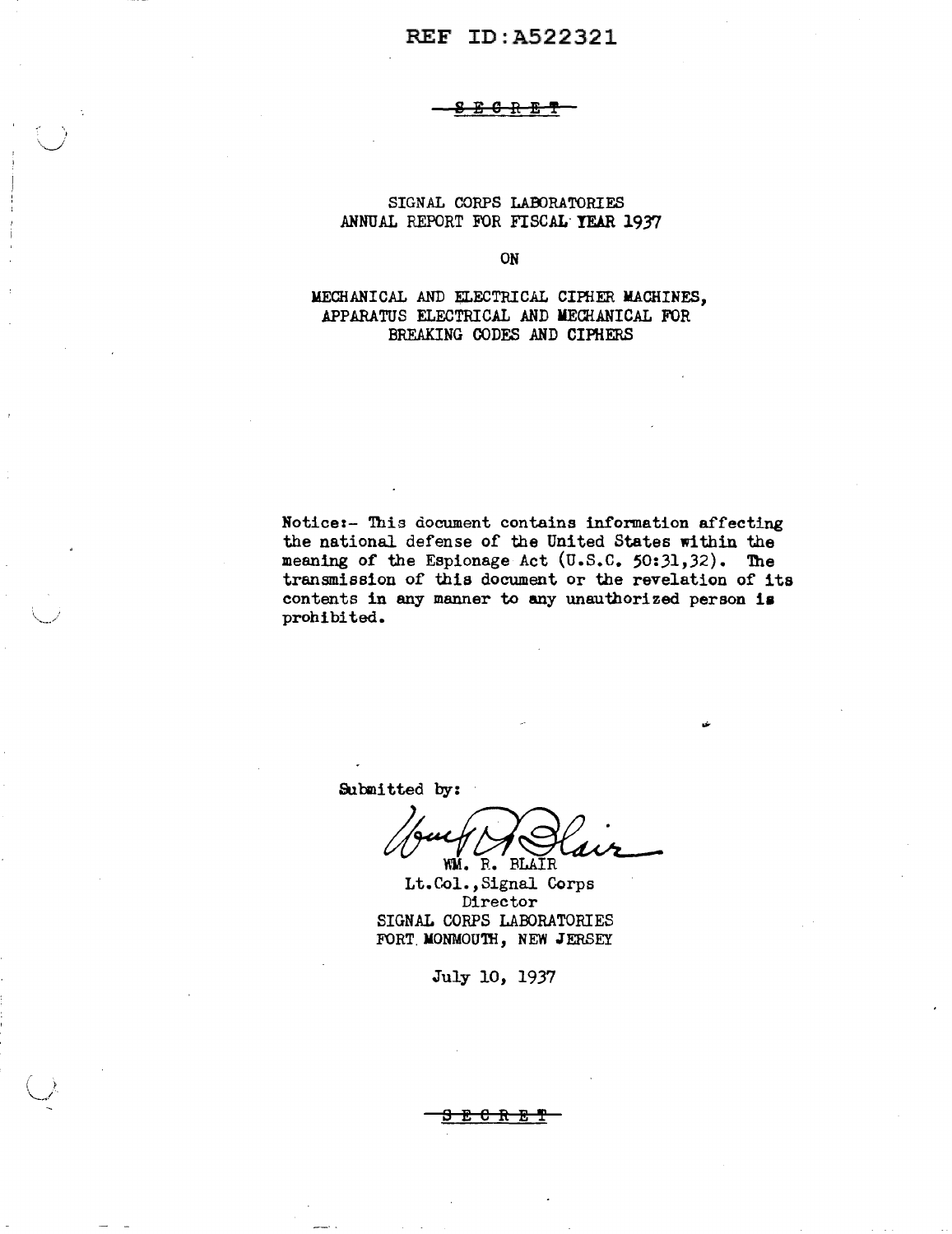## S E 6 R E 'f

 $( \quad )$  $\setminus$  .

 $\cdot$  , , , ,

By Authority of the Chief Signal Officer Date  $\sqrt{\frac{2}{J}}$ Initials  $\sqrt{\frac{1}{2}}$ 

No photostats, photographs or other reproductions of matter contained herein are permissible. This report must be accounted for by number to the Director, Signal Corps Laboratories.

No. 3 or 10 oopiea **made.** 

**-a.;\_**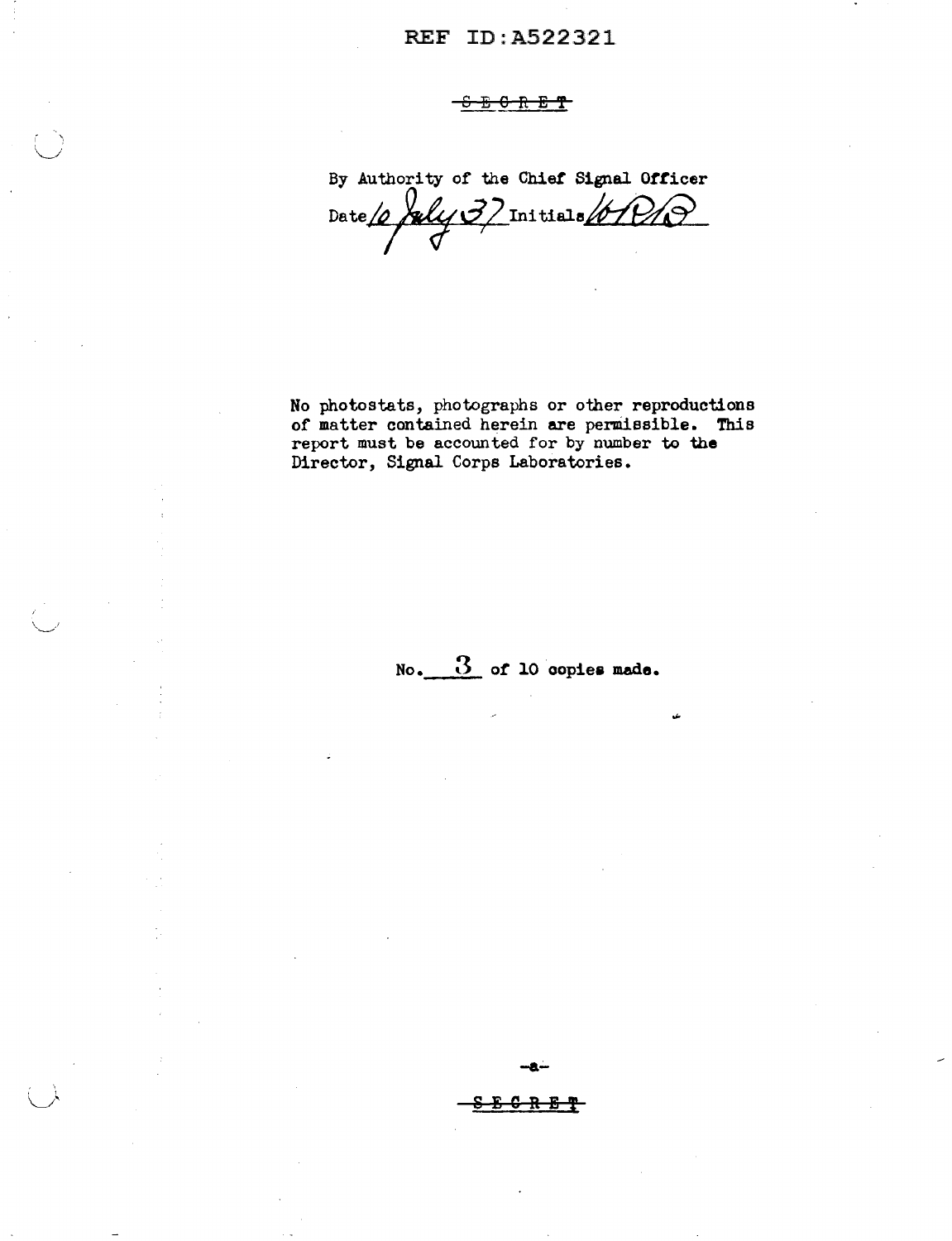#### ' ' 8E0RET

#### TABLE OF CONTENTS

|              | 1. Converter $M-134$             | <u>Page</u><br>$\overline{\mathbf{1}}$ |
|--------------|----------------------------------|----------------------------------------|
| -2.          | Components                       | 1                                      |
|              | 3. Tape Marking Device $\circ$ 2 |                                        |
| $\mathbf{L}$ |                                  |                                        |

#### LIST OF ILLUSTRATIONS

Fig.  $1$  - Converter M-134, Front View

 $\cup$ 

- Fig. 2 Converter M-134, Plan View
- Fig. *3*  Converter M-134, Rear View
- Fig.  $4$  Converter M-134, Cryptograph MC-164, Plan View with Cover Removed
- Fig. 5 Converter M-134, Cryptograph MC-164, Plan View Showing Cipher Disks Removed

-b-

<u>ድ 6 R E T</u>

Fig.  $6$  - Converter M-134, Cryptograph MC-164, Showing Cipher Disk Stepping Mechanism

*0*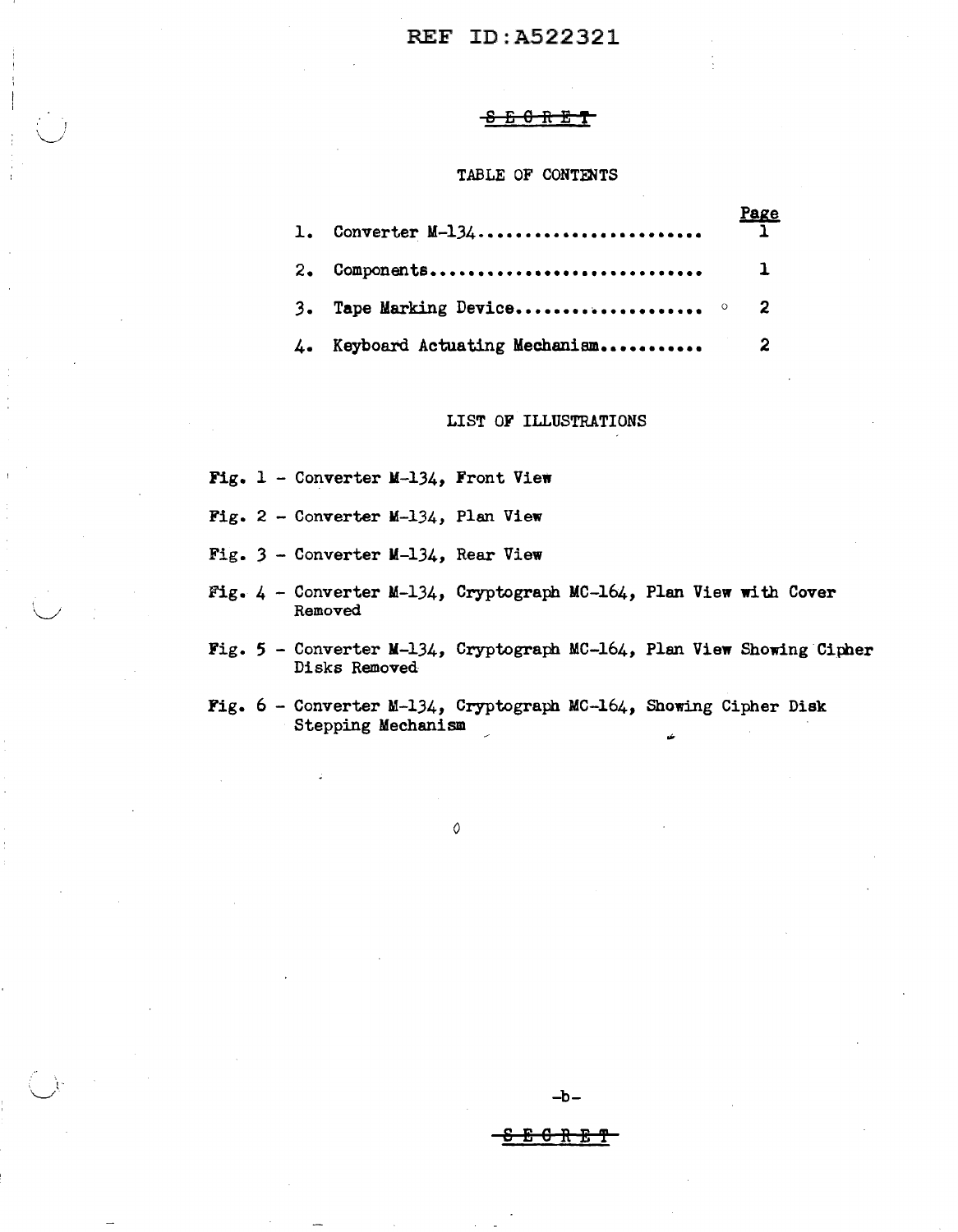#### <del>E C R E T</del>

#### SIGNAL CORPS LABORATORIES ANNUAL REPORT FOR FISCAL YEAR 1937

ON

### MECHANICAL AND ELECTRICAL CIPHER MACHINES, APPARATUS ELECTRICAL AND MECHANICAL FOR BREAKING CODES AND CIPHERS (Project No. 86)

1. Converter M-134. Reference Figs. 1 to 6 inclusive. Two models or this apparatus were completed during the year. An instruction book covering the equipment was also prepared. One model was transported to Panama and the other to the Message Center, office of the Chief Signal Officer, and the two machines were operated in encipherment and decipherment of messages between those points for a period of several weeks. Representatives of the Signal Intelligence Section, War Plans and Training Division, office of the Chief Signal Officer, conducted these tests. As a result of the tests the Converter M-134 was recommended for adoption as standard with a number of modifications and additions. These modifications and additions were incorporated in one of the two models upon the return thereof to these Laboratories. Specifications for quantity production were prepared based upon construction as· per model. A number or wiring diagrams and schematic diagrams were made for benefit of the contractor. The sum of  $$19,500$  was allotted by the Chief Signal Officer for procurement under a secret contract. Contract was awarded to the Wallace Tiernan Products, Inc., Belleville, N.J., for the production of eight Converters M-134, delivery required in eight months' time. Certain funds remaining of the initial allotment, combined with an additional allotment made by the Chief Signal Officer, were used for the purchase of auxiliary equipment for the War Department Message Center, as follows:

1 Keyboard perforator

1 Machine repertorator

1 Tape transmitter and distributor

- 100 Rolls paper tape
	- 6 Rectifiers

 $\setminus$ 

2. Components. The Converter  $M-134$  comprises the following units:

Cryptograph MC-164 Typewriter MC-174 Case CS-54

-1-

<del>B C R B T</del>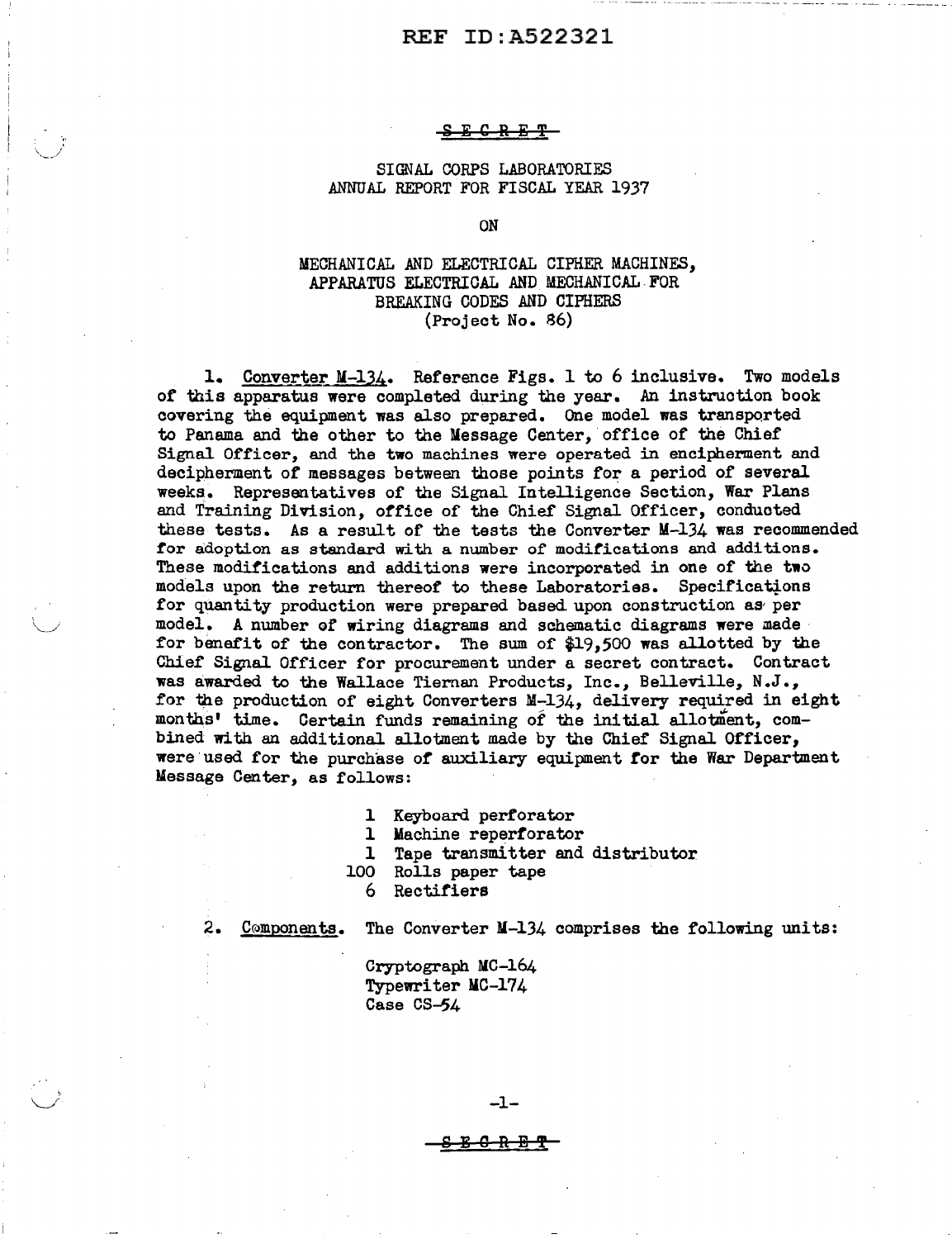#### <mark>S E C R E ዋ</mark>

The cryptograph in conjunction with the properly modified electrical typewriter conati tutes sn electromechanical machine by means of which 11essages may be enoiphered or deciphered aritomatically up to speeds of about 40 words per minute. Operation of the keyboard of the cryptograph to form an intelligible plain-text message, as one would operate a conventional typewriter results in the production, by the electrical typewriter, of a printed Unintelligible enciphered cryptogram. Conversely this cryptogram. may be deciphered by striking the keye on the keyboard of the cryptograph in accordance with the individual printed. characters of the cryptogram, whereupon the electrical typewriter prints the original intelligible plain-text message. The t'unctions *ot* the cryptograph and electrical typewriter end with the production of the cryptogram or the decipherment thereof. In order to transmit the prepared cryptogram to any given destination, it is necessary to employ one *ot* the conventional agencies of communication; i.e., wirs, radio or messenger.

*3.* Tape Marking Device. Thought hae been given to the development *ot* a device ror marking the key tapes to facilitate the proper setting of the tapes at all stations. Now that the repeated use *ot* paper tapes has been proved practicable it is in tended to produce a preliminary marking device during the next fiscal year.

4. Keyboard Actuating Mechanism. This device is intended for actuation from the cryptograph MC-164 to operate any standard typewriter or telegraph printer. No work has been performed in this connection during the year.

SE0REf

 $-2-$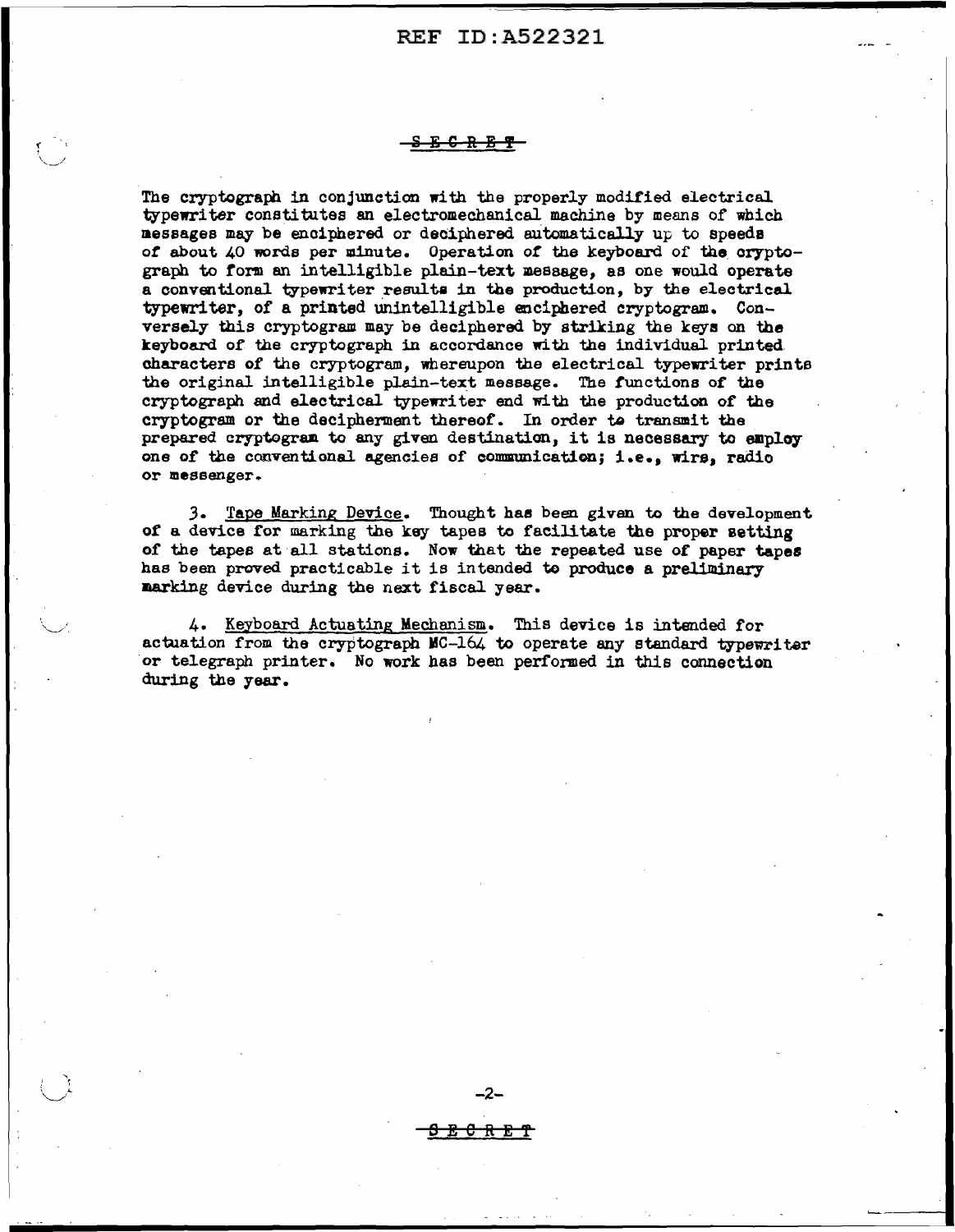

Fig. 1 - Converter M-134, Front View

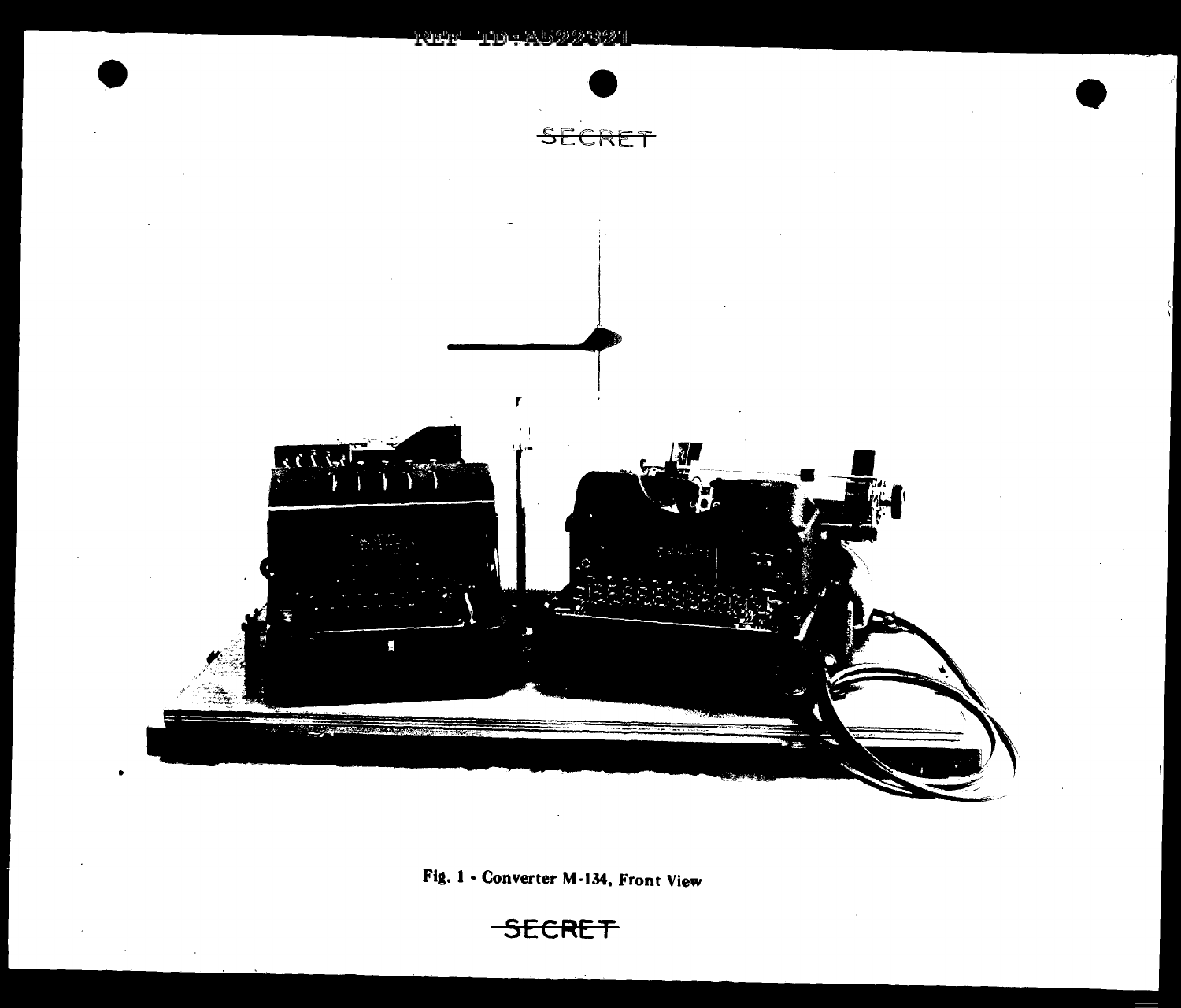

Fig. *2* - Converter M-134, Plan View

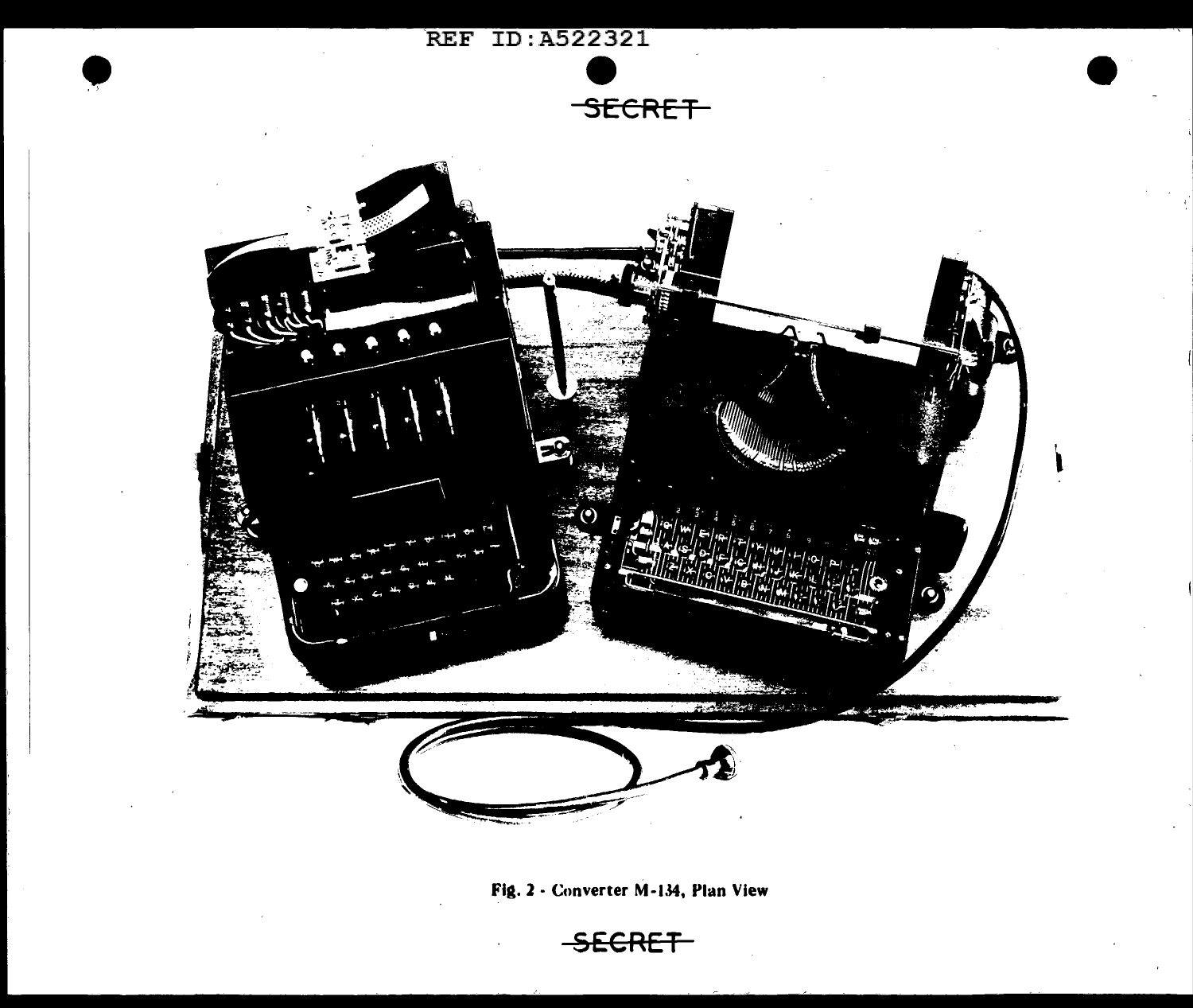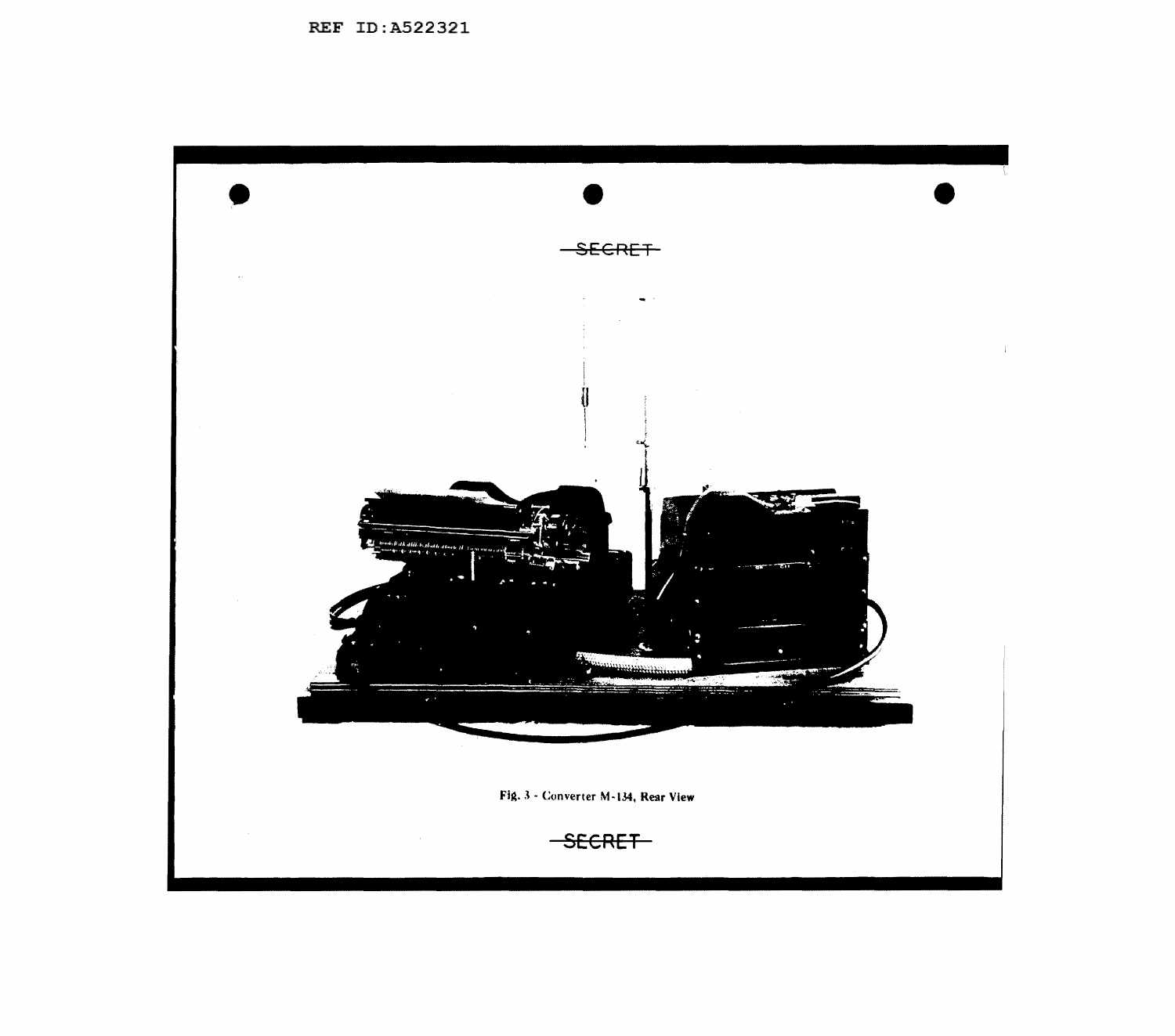



Fig. 4 - Converter M-134, Cryptograph MC-164, Plan View

with Cover Removed

SECRET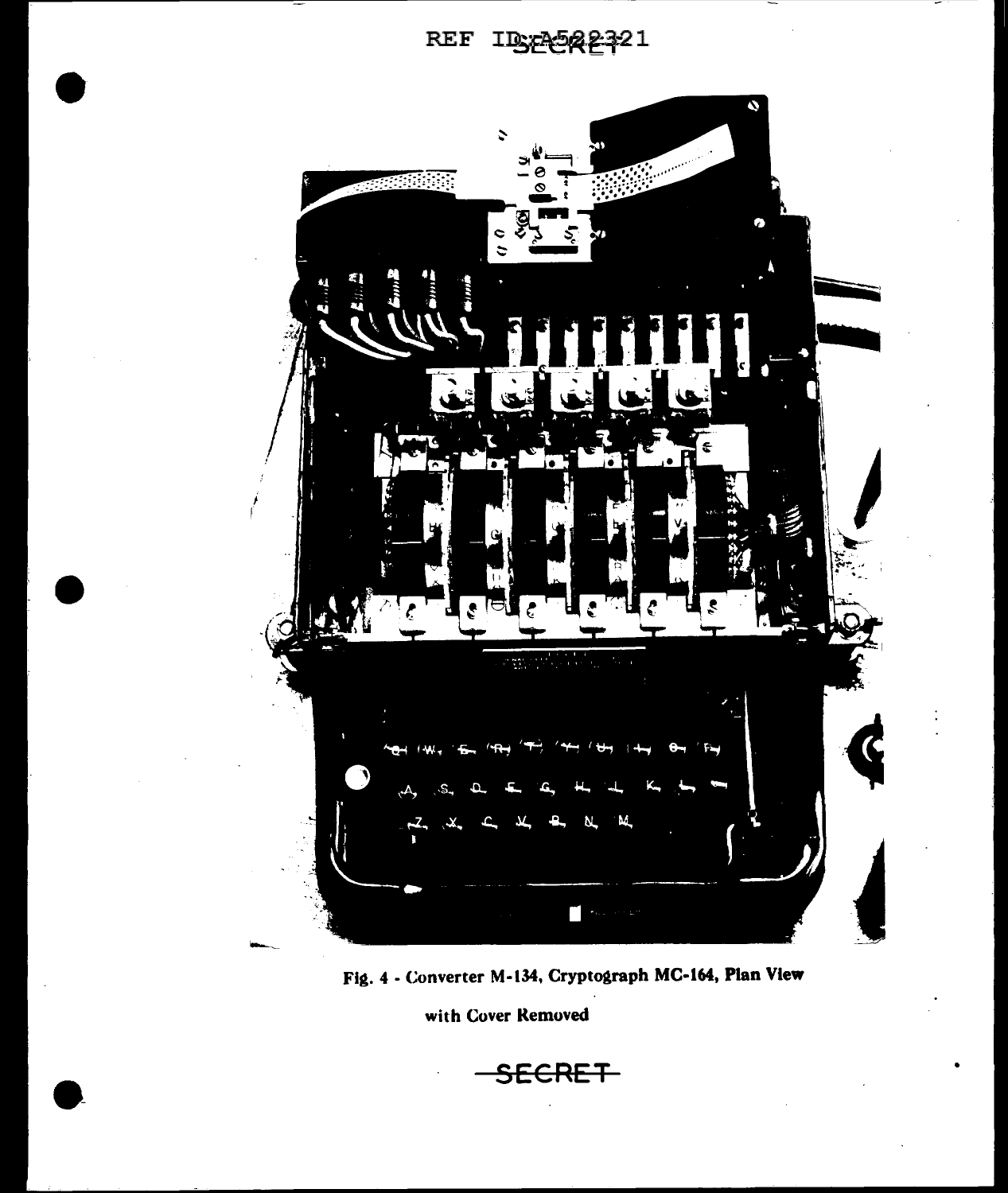



Fig. 5 - Converter M-134, Cryptograph MC-164, Plan View

Showing Cipher Disks Removed